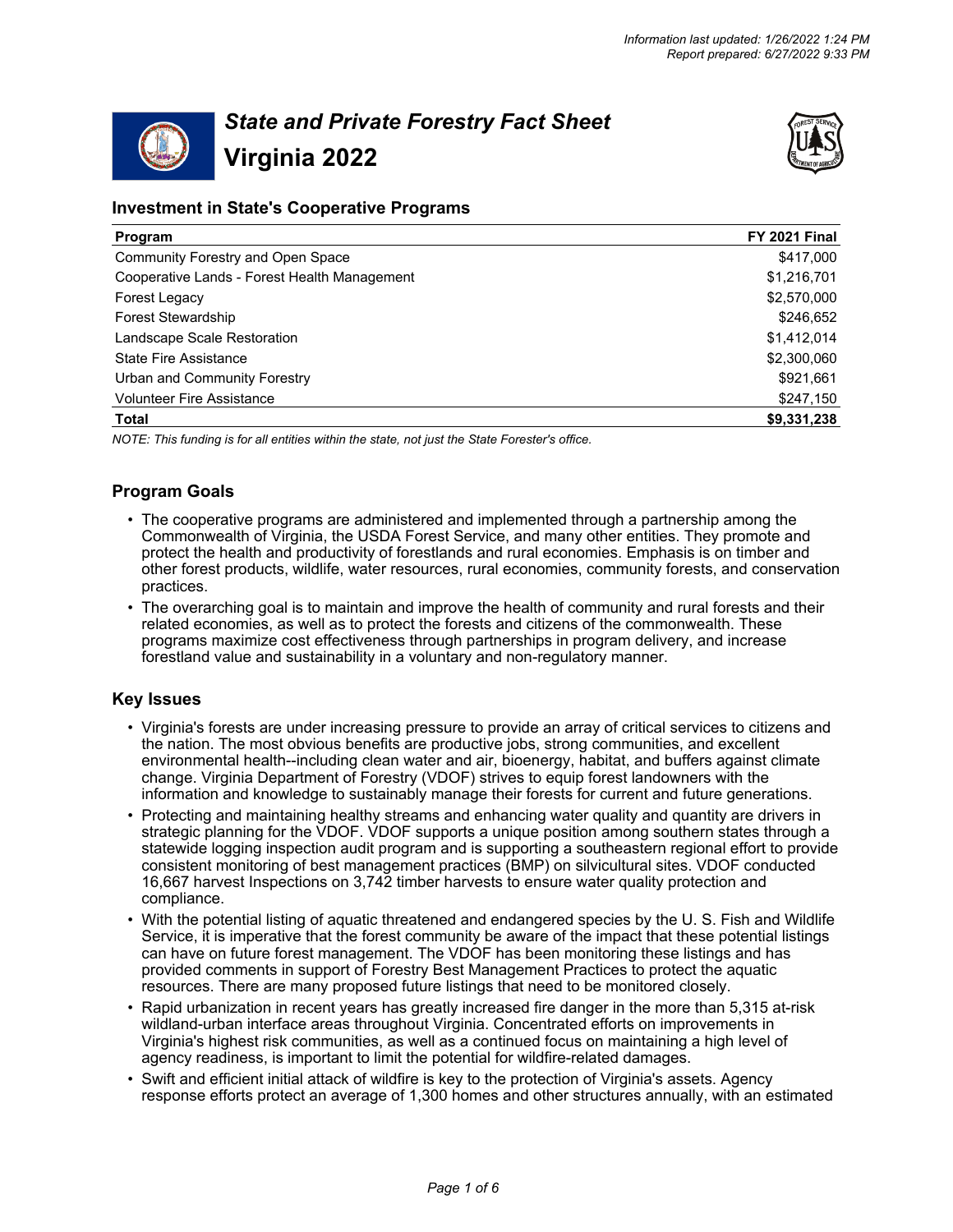value of more than \$97 million.

- VDOF continues to take steps to develop a long-term pursuit of improved hardwood forest management across the Commonwealth. The hardwood forest habitat initiative will help landowners manage their forests to increase natural regeneration of desirable young hardwood trees, help protect water quality, enhance wildlife habitat, support recovery of threatened and endangered species, and bolster Virginia's outdoor recreation opportunities.
- Despite the economic improvement, VDOF still needs to be aware of challenges and issues that affect our forests and forest industries. Timber harvesting continues at high levels, and these increased harvests are very positive to Virginia's private forestland owners and the economy. VDOF needs to continue to actively monitor our resource availability and sustainability to ensure that the citizens of Virginia continue to receive all the benefits they depend on from our forests.
- Traditional forest industry jobs continue to transition to new markets with globalization. The carbon sequestration market-driven bioenergy sector, for example, continues to be strong. As the economy and the housing sector improve, some forest markets are growing; however, other under-performing markets are negatively impacting forest landowners and industry. Increasing efforts in exports and value-added manufacturing, such as cross-laminated timber and other emerging markets, will be needed.
- Continuing fragmentation of non-industrial private forestlands (NIPF) presents new challenges as the number of landowners needing services increases.
- VDOF was mandated by the five-state Chesapeake Bay Agreement to achieve the adoption of urban tree canopy (UTC) goals by at least five municipalities by 2010. VDOF has engaged 42 communities in assessing their UTC goals and supports the UTC effort with both technical and limited financial assistance. VDOF must maintain interest in UTC in the face of limited budgets at all levels of government.
- Ecosystem services and benefits provided by forests are undervalued. Even with the financial contribution provided by the forest products industry (\$21 billion annually), losses to the forestland base are unacceptable. It is imperative that we better develop markets for ecosystem services, such as water quality, carbon sequestration, and biodiversity. It is also imperative that we better account for the conservation of these important services.
- Virginia's forests are threatened by a number of forest pests. Wavy-leaf grass has joined tree-ofheaven, kudzu, and a long list of other non-native invasive plants that are crowding out or impeding establishment of native tree species. Additionally, invasive insects and tree diseases are negatively impacting hundreds of thousands of trees. The hemlock wooly adelgid is killing hemlock trees, the emerald ash borer is devastating the ash resource, and gypsy moth can also cause severe damage.

| <b>Selected Facts</b>                                | Value      | FY 2021 Accomplishments                                                           | Value     |
|------------------------------------------------------|------------|-----------------------------------------------------------------------------------|-----------|
| Population                                           | 8,001,024  | Landowners Receiving Educational or                                               | 9,594     |
| Acres of Forest Land                                 | 16,067,621 | Technical Assistance                                                              |           |
| Acres of Nonindustrial Private Forest Land           | 12,256,000 | Acres Covered by New or Revised Forest<br>Stewardship Plans                       | 47,516    |
| Number of NIPF Landowners                            | 410,000    | Acres in Important Forest Resource Areas                                          | 11.753    |
| Acres of Federal Land Under State Fire<br>Protection | 2,217,900  | Covered by New or Revised Stewardship<br>Plans                                    |           |
| Acres of Private Land Under State Fire               | 13,195,300 | <b>Volunteer Fire Departments Assisted</b>                                        | 300       |
| Protection                                           |            | <b>State Fire Communities Assisted</b>                                            | 1,270     |
| Number of Rural Fire Departments                     | 597        | Coop Forest Health Acres Protected                                                | 67,892    |
| Cities and Towns                                     | 229        | <b>Forest Legacy Project Acquisitions</b>                                         | 4,189     |
| <b>Forest Based Employment</b>                       | 107,900    | <b>Communities Provided Urban Forestry</b>                                        | 127       |
| Economic Impact of Forestry (by rank)                | 3          | Program Assistance                                                                |           |
| State Forestry Budget (All Sources)                  | 37,115,564 | Population Living in Communities<br>Provided Urban Forestry Program<br>Assistance | 6,612,665 |
|                                                      |            | Urban Forestry Volunteer Assistance                                               | 17.167    |

# **Forest Facts and Accomplishments**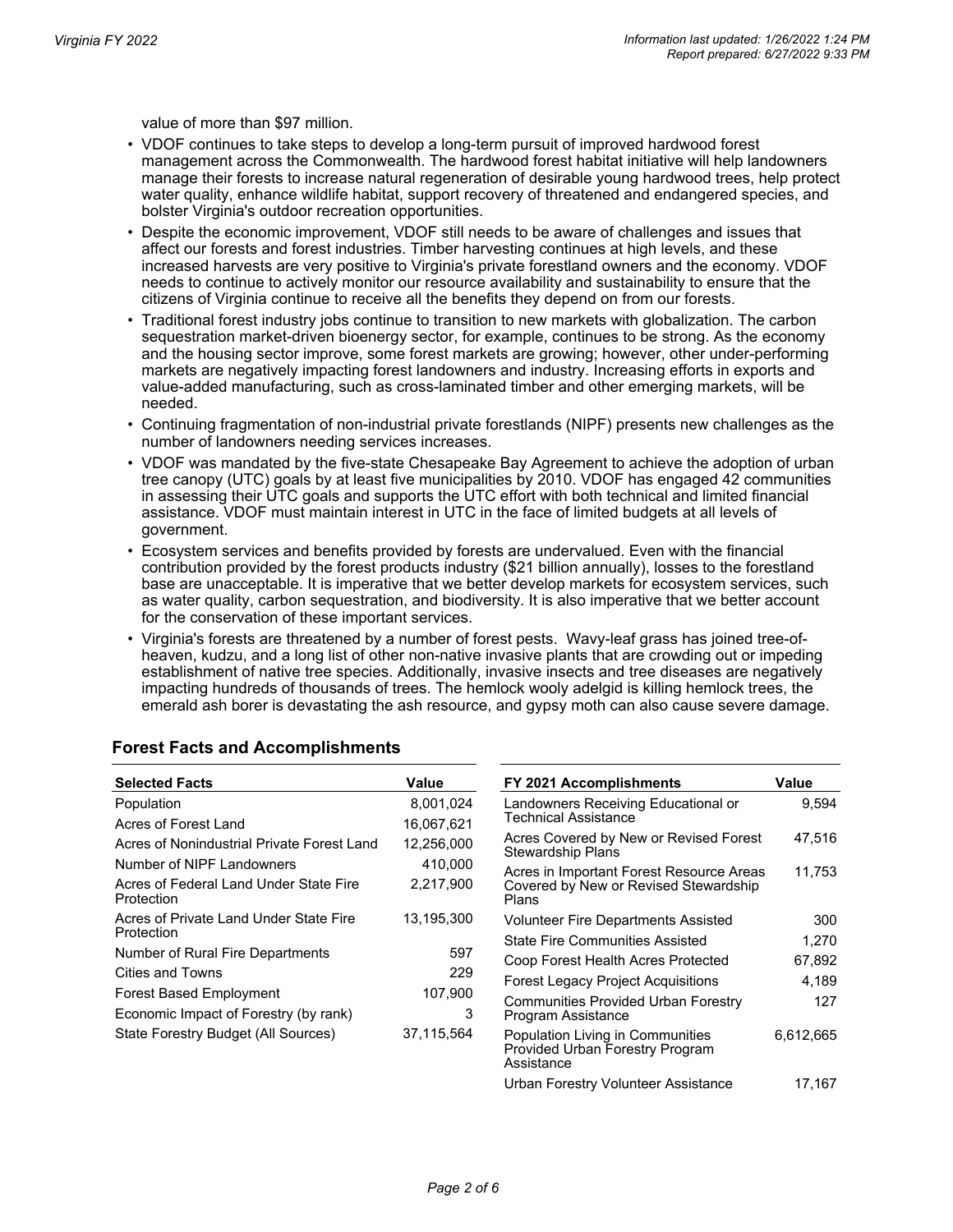# **Program Highlights**

#### *Community Forestry and Open Space*

Staff participated in and VDOF partially funded a study of urban heat islands across the state. This project was led by the Virginia Foundation of Independent Colleges and the Science Museum of Virginia. The "Heat Watch" Campaign, conducted on July 15, 2021 in eleven Virginia cities, was the largest study of its kind in the country and hosted hundreds of volunteers. Ten of the eleven communities are Tree City USA communities. Once processed, the data collected will be used to prioritize tree planting projects in each of the 11 communities.

## *Conservation Education*

VDOF provides conservation education programs statewide. Outreach ranges from pre-school children to adults via Master Naturalist chapters, landowner education, and Project Learning Tree (PLT) facilitator training. VDOF hosts Camp Woods and Wildlife each summer for students ages 13 -16. Local VDOF work areas actively participate in school programs, career days, youth and civic group presentations, and local festivals and events to provide forestry education to Virginians of all ages. VDOF Public Information staff collaborate with the Southern Group of State Foresters committees, the NASF and North American Forest Partnership, and other agencies and institutions to establish robust outreach programs and messaging, as well as to maximize educational resources. The Public Information Office maintains social media platforms (Facebook, Twitter, and Instagram) and an e-publication, Field Notes, to highlight forestry and conservation topics. Faced with the challenges of providing outstanding educational resources within socially distanced guidelines, VDOF converted a significant portion of its PLT efforts to online modules, created virtual tours and activities to support at-home learning, and worked with field staff to create virtual "career-focused" resources.

## *Cooperative Fire Protection*

State Fire Assistance provides funding to support firefighting resources throughout Virginia. The main focus areas of Cooperative Fire Protection in the Commonwealth include training of 220 firefighters in wildfire suppression and incident command; development of additional volunteer fire department capacity through federal property programs and Volunteer Fire Assistance grant funding; focused efforts on wildfire hazard mitigation in Virginia's highest risk woodland home communities; and wildfire prevention efforts that use both targeted public messaging and law enforcement efforts to reduce unwanted fire starts. Specific program areas include use of the Federal Excess Personal Property Program to assist Virginia in acquiring and placing fire equipment in rural communities throughout the state; the use of Volunteer Fire Assistance funding to provide much needed personal protective equipment, tools, and equipment to rural fire departments across the state; and focused efforts through the State Fire Assistance program to reduce the threat of wildfire damages in Virginia's highest-risk communities.

#### *Economic Action*

VDOF is actively involved with partners and other stakeholders to look for new markets to improve utilization of our forest resources. VDOF continues to improve and evolve its economic development programs in the Southern region. Examples include working with Virginia Tech and other partners on emerging markets for low-grade and underutilized wood, including biomass energy; urban wood utilization; cross-laminated timber (CLT) production; and specialty forest products. To help with forest management on small forest acreages and urban/suburban forests, VDOF and partners provide business development workshops to address the lack of service providers that work in these areas. A database of forestry service providers focused in these areas continues to expand, adding new businesses monthly. To diversify forest-based economic development in the state, workshops and research are being conducted on specialty forest products such as biochar, and developing potential uses for Ailanthus and other invasive species to assist with control efforts. A recently updated economic study highlights the importance of forestry and the forest industry in Virginia. VDOF is promoting forest industry and products domestically and internationally through membership in or partnerships with agencies and groups such as the Virginia Economic Development Partnership, Virginia Department of Agriculture and Consumer Services, the Virginia Biomass Energy Group, the Virginia Forestry and Forest Products, and Loggers Associations, the Southern Group of State Foresters Services, Utilization & Marketing Committee, and state universities.

#### *Forest Health Protection*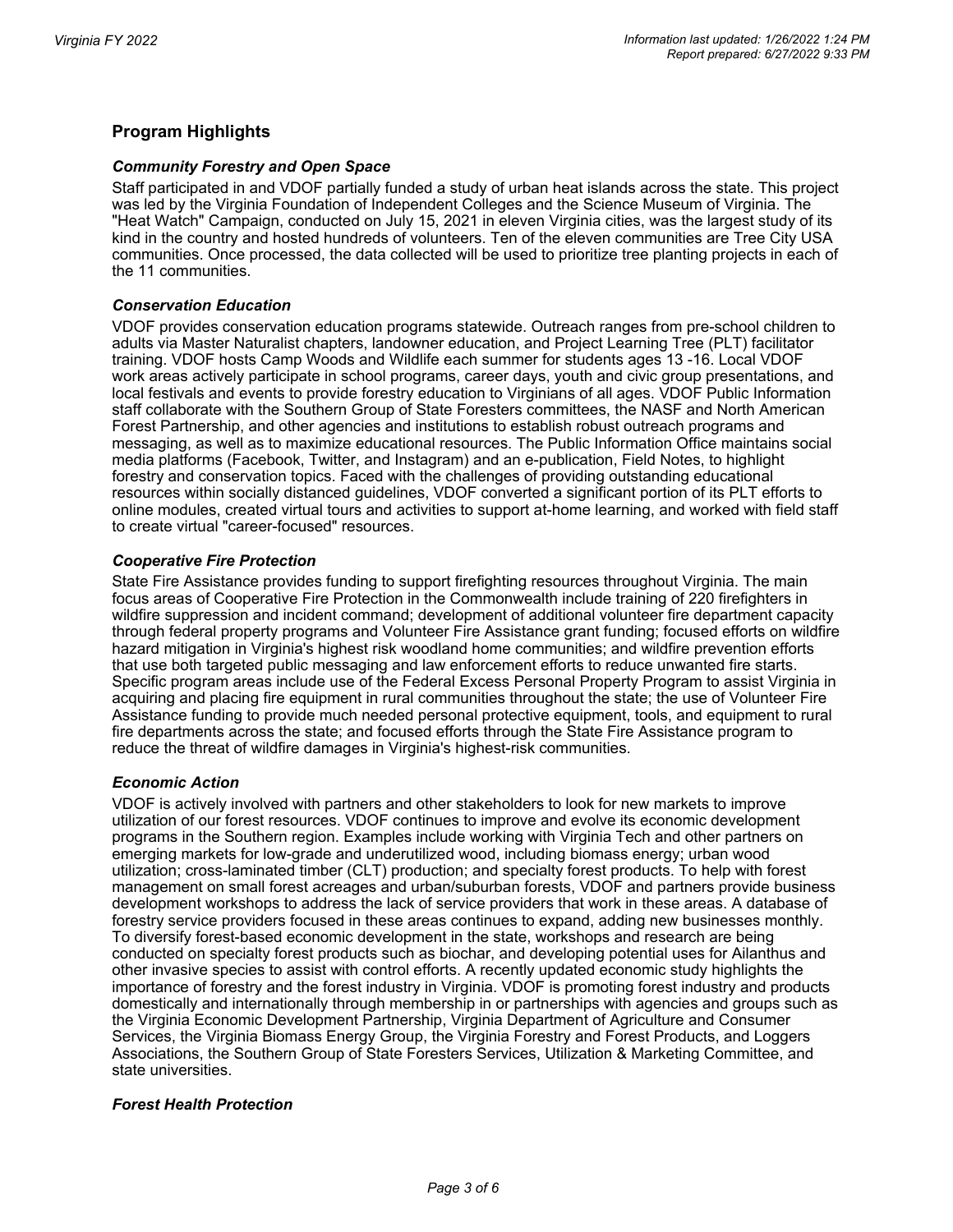VDOF monitors Virginia's forests for forest health disturbances. Historically, the southern pine beetle has been the most devastating native pest to the pine resource in southeastern U.S. Even though southern pine beetle populations are currently low, VDOF's pine bark beetle prevention program (in cooperation with the USFS Forest Health Protection Program) remains a top priority. Since the program's inception in 2004, nearly 69,000 acres have been thinned to reduce the risk of bark beetle infestation in the state's pine belt. In hardwood forests, Virginia continues to experience oak decline - the gradual failure in the health of oak trees that results from the interaction of a variety of biotic and abiotic factors, such as old age, site conditions, drought, and defoliation. Gypsy moth is a common defoliating pest in western Virginia, but populations have been relatively low the past four years, most likely due to the prevalence of a fungus that infects and kills gypsy moth larvae. The emerald ash borer is a major threat to the ash resource and has been confirmed in 83 counties. The Commonwealth's hemlock trees continue to decline due to the hemlock woolly adelgid. VDOF Forest Health program staff treat ash and hemlock trees on State Lands to protect these endangered tree species (85 ash and 173 hemlocks were treated in 2021). VDOF also participates in the release of biological control agents for emerald ash borer and the hemlock wooly adelgid, to provide long-term protection to host trees. Emerging pests that were recently detected in Virginia include the spotted lanternfly, laurel wilt disease, and beech leaf disease. In addition, wavyleaf grass has joined the long list of non-native invasive plant species that are negatively impacting forest health. VDOF monitors all emerging forest pests in an effort to stop/slow their spread and minimize their impact.

## *Forest Legacy*

The Forest Legacy Program (FLP) in Virginia completed its 20th year in 2021. VDOF engaged conservation partner groups statewide to develop two new project proposals and complete the acquisition of four tracts: two fee simple expansions of existing state forests and two new conservation easements supported by approximately 3 million FLP dollars. The Nature Conservancy and The Conservation Fund played key roles on the state forest expansions, helping with costs and due diligence work. With the addition of 2,474 acres, a parking area, and signage, the Charlotte State Forest (CSF) was nearly doubled in size and was opened for public recreational use. VDOF is preparing a new forest management plan for the CSF, has added the land to its portfolio of Sustainable Forestry Initiative certified tracts, and will carry on the long legacy of sustainable timber management practiced by the prior owners. VDOF completed a large conservation easement in Highland County, permanently conserving several unique forested and rocky habitat types on upper mountain slopes as high as 4,000 feet elevation. Rare forest stands include native red spruce and paper birch, near the southernmost extent of the species' ranges. This new FLP tract is noteworthy for its forest species diversity and high climate resiliency. A new FLP easement completed in Sussex County helps both VDOF and The Nature Conservancy advance Longleaf Alliance goals for Virginia's primary longleaf pine restoration area and red-cockaded woodpecker habitat expansion.

#### *Forest Stewardship*

The Forest Stewardship program continues to equip and support the VDOF field foresters to help private landowners plan and improve management of their lands. This planning process enables foresters to help the landowners see beyond their immediate objectives to a more holistic, multi-resource based management to meet their long-range goals. VDOF has concentrated our efforts and funding to the "federal investment areas," but will still develop Forest Stewardship Plans across the state, upon request. The benefits derived from the Forest Stewardship program extend far beyond those enjoyed by the landowners. Every citizen enjoys clean air, clean water, wildlife habitat, soil and water conservation, aesthetics, and recreational opportunities afforded to them by healthy, sustainable forests. VDOF continues to nurture a strong partnership with Virginia Tech, through Stewardship funding, to provide outreach information and training events to forest landowners. Significant events have included forest landowner retreats, outreach to real estate professionals, bus tours, electronic newsletters, various virtual and in-person workshops, and a management video series called "Fifteen Minutes in the Forest".

#### *Landowner Assistance*

VDOF continues to provide information, recommendations, and technical assistance to landowners in managing their forest resources. VDOF field foresters and technicians develop plans for forestry practices and provide guidance to implement them often in concert with forestry service contractors and consulting foresters. VDOF operates two seedling nurseries, with a capacity of more than 30 million seedlings, used to support very active reforestation and conservation programs. VDOF is working closely with the USDA, state, and private partners to reinvigorate the riparian forest buffer establishment program in the state.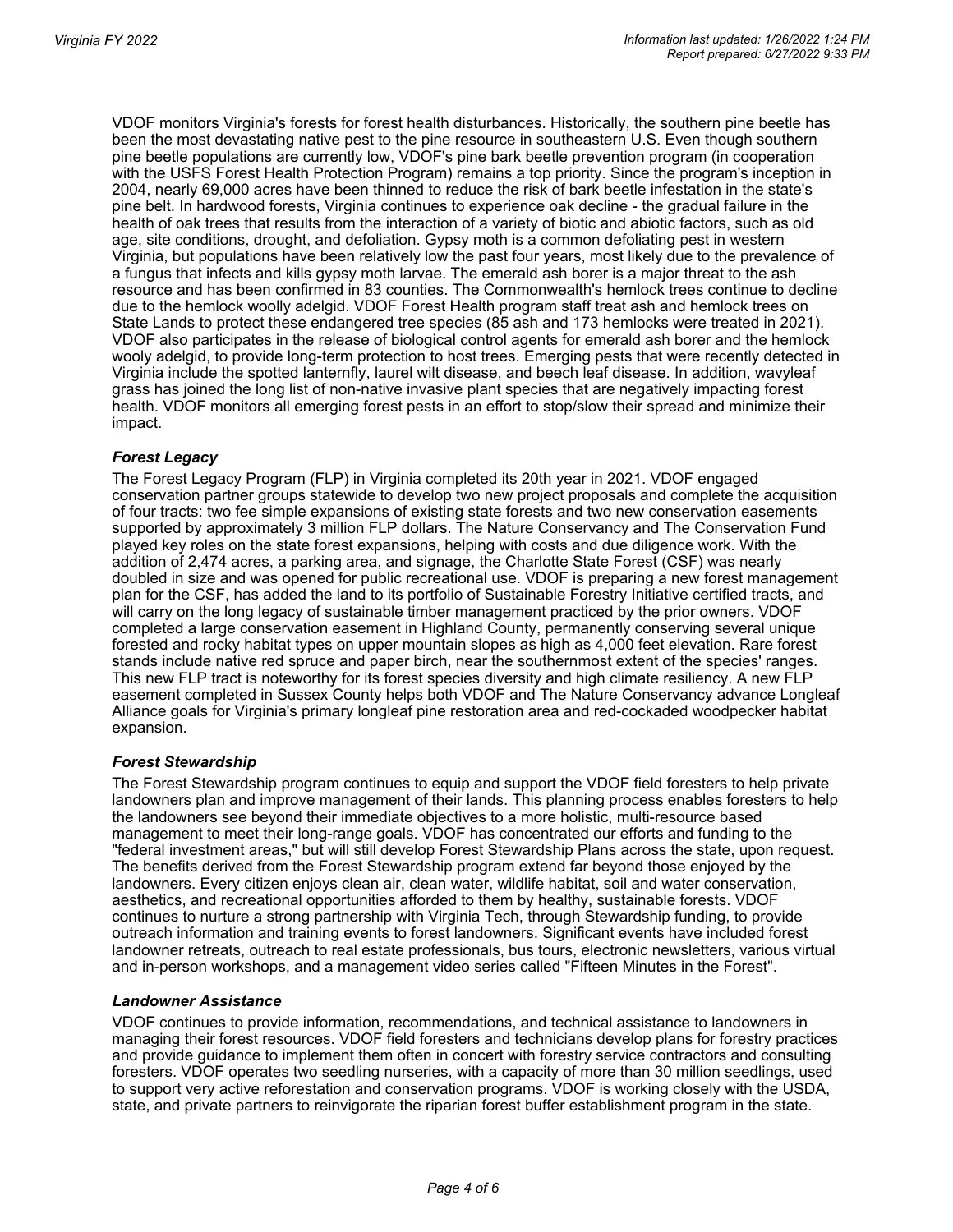Currently, VDOF foresters can guide landowners to one of the two private programs or three state and federal programs that best meets their needs. Virginia's forested buffers play a key role in protecting water quality, improving wildlife habitat and agricultural conservation, and ultimately improving and protecting the nation's largest estuary, the Chesapeake Bay. Virginia's Hardwood Forest Habitat Initiative is a multi-faceted approach to improving the quality of Virginia's hardwood forests through intentional, professional management. Ten forest management practices have been identified as most needed to improve hardwood forests. VDOF established the Hardwood Habitat Incentive Program, a cost-share program for private forest landowners, to assist with the costs of carrying out prescriptions by VDOF foresters. In 2021, staff developed a Hardwood Assessment Tool to aid foresters in making prescriptions by working systematically through a decision-making process. As an outreach, education, training, and contractor development tool, operational scale demonstration projects are underway to showcase the forest management practices. Crop tree release is of particular focus this year, but understory treatments, invasive species control, and expanding gap harvests are being implemented as well.

#### *Landscape Scale Restoration*

VDOF participated in the Upland Oak, I and II, LSR grants, which are closely allied with Hardwood Initiative in which VDOF focuses efforts on training and establishing demonstration areas. A 2021 LSR Grant, "Putting Plans into Action, Hardwood Management in Virginia" will enable VDOF to move Hardwood Initiative forward by establishing operational-scale hardwood demonstration areas in many parts of the state. Another 2021 LSR Grant, focuses on rebuilding prescribed burning capacity to address multiple production, protection, and forest restoration needs. LSR grant funds are being used to design a Virginia Forest Literacy Plan, based on the Texas model and customized to Virginia with the help of stakeholders. The plan will outline critical knowledge and messages about forestry for all ages. It provides a blueprint for training agency staff to effectively share these messages, and it integrates other ways the agency and partners share forestry messages with Virginia citizens. A 2017 LSR grant was used to implement a VDOF ash treatment cost-share program, which is being continued with the 2019 LSR grant "Grand SLAM: Slowing Ash Mortality in the South". In addition to protecting high value specimen ash trees, this grant also supports outreach with minor league baseball teams to educate the public about the threat of emerald ash borer and the importance of not moving firewood. Another invasive species is being targeted by the 2021 LSR grant "Restoration of Ailanthus Stands Following Their Removal with a Bio-Herbicide." A native pathogenic fungus will be used to remove invasive Ailanthus trees at demonstration sites, and restoration techniques will encourage native plant growth.

#### *Urban and Community Forestry*

VDOF, through a partnership with the USDA Forest Service, provides communities with technical, financial, and educational support so they may plant, protect, and maintain community trees and forests. In FY21, VDOF's program assisted 135 communities including 63 with the Tree City USA designation. VDOF provided planning assistance for several underserved communities through the Virginia Tech Community Design Assistance Center. VDOF and Trees Virginia provided both virtual and in-person educational opportunities focused on tree care, arboriculture and volunteer engagement. Trees Virginia also provided \$7,500 in scholarships for 2-year, undergraduate, and graduate level students in natural resource fields. VDOF sponsors the Virginia Natural Resources Leadership Institute, which takes participants through a process of investigating various environmental issues and leadership training. VDOF continues its leadership with the Urban Forest Strike Team (UFST) by training state personnel in protocols to evaluate tree damage following natural disasters. The UFSTs have responded in Florida and Alabama during the past year after Hurricane Sally, and recently expanded their focus to include invasive species response after assisting the Virginia Department of Agriculture and Consumer Services with spotted lanternfly. VDOF continues to assist the International Society of Arboriculture (ISA) to promote the Certified Arborist Program by hosting trainings each year and providing scholarship funding through the local Mid-Atlantic-ISA chapter. VDOF has engaged 42 communities in the process of establishing urban tree canopy goals to help meet Virginia's Chesapeake Bay Agreement commitments. Also, VDOF continues to support the evaluation of utility-friendly tree cultivars under its Municipal Tree Restoration Program. Through the Virginia Trees for Clean Water program, 68 communities and/or non-profits across the state have received over \$355,000 in grant funds for tree planting.

## *Water Quality*

VDOF has been involved with protecting our forested watersheds since the early 1970's, with the development of our first set of Forestry Best Management Practices (BMPs) for water quality. VDOF now uses the fifth edition of those guidelines, which came out in 2011. The backbone for VDOF's water quality